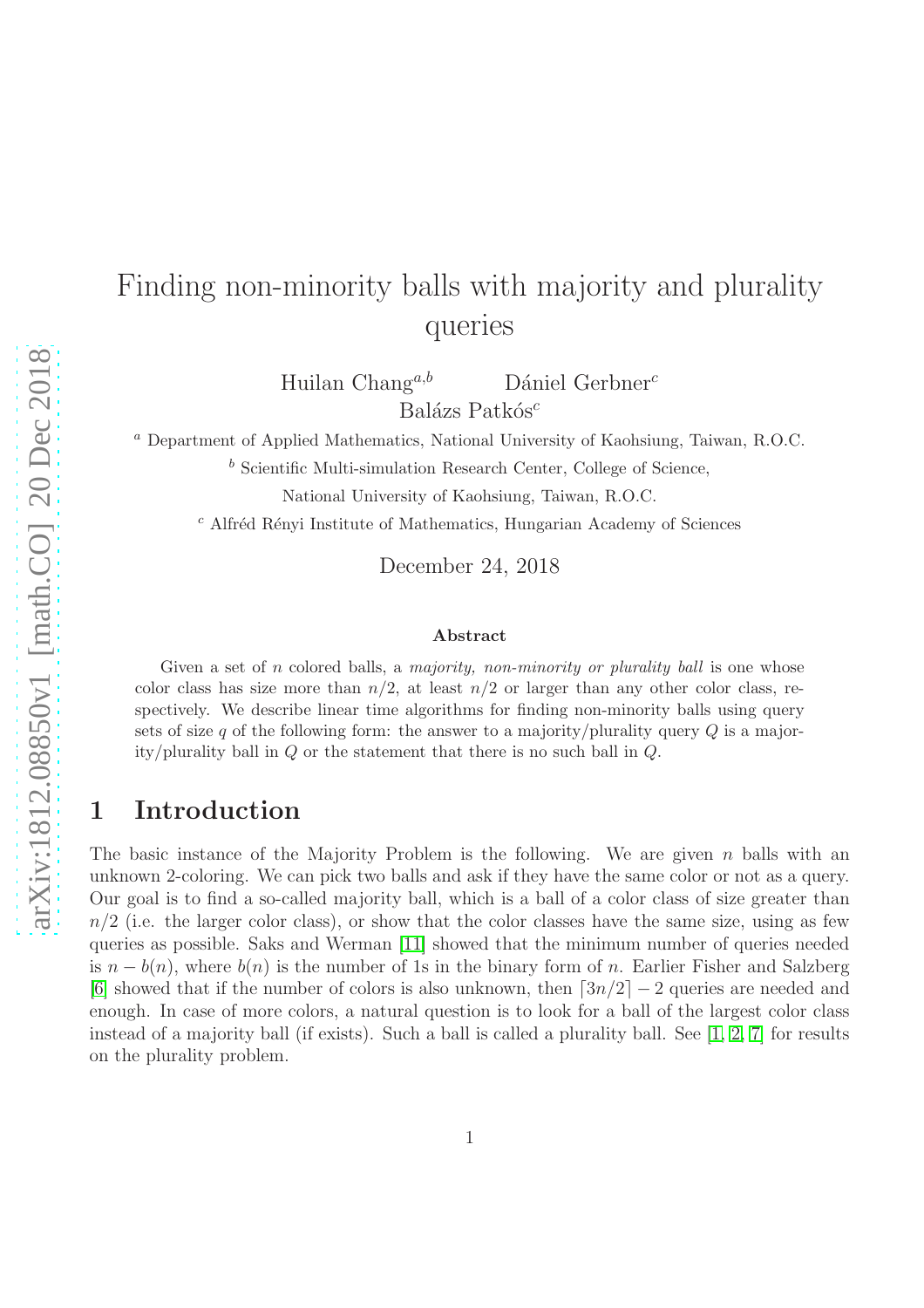Another natural generalization is to consider larger queries. In this case there are several different ways how a query can be answered. They each define different variants of the majority problem. See [\[3,](#page-8-4) [4,](#page-8-5) [5,](#page-8-6) [8,](#page-8-7) [9,](#page-8-8) [10\]](#page-9-1) for results in case of large queries.

In this paper we are going to study and generalize a variant introduced by Gerbner, Keszegh, Pálvölgyi, Patkós, Vizer and Wiener [\[8\]](#page-8-7). Before describing it in details, we introduce the following basic notions.

**Definition 1.1.** In a set X of balls, a ball  $x \in X$  is a *majority ball* if there are more than  $|X|/2$ balls of the color of x in X; x is a non-minority ball if there are at least  $|X|/2$  balls of the color of x in X. A ball x is a plurality ball if there are more balls of the color of x in X, than of any other color. A ball x is an *almost plurality ball* if it is either a plurality ball, or a non-minority ball.

Note that a ball is almost plurality but not plurality only if there are only two colors,  $|X|$  is even and both color classes have size  $|X|/2$ . Note furthermore that if there are only two colors in  $X$ , the majority and the plurality balls are the same.

Gerbner, Keszegh, Pálvölgyi, Patkós, Vizer and Wiener [\[8\]](#page-8-7) considered the following variant. The answer to a query Q is YES and a majority ball inside Q if such a ball exists, and NO if there is no majority color inside  $Q$ . They observed that in the case of two colors, using these type of queries of odd size, one can never claim there is no majority ball, as the answers are always YES, thus we can never rule out the possibility that there is only one color. This means we cannot solve the majority problem in the original sense. However, they proved that one can always show a non-minority ball after  $O(n)$  queries of size 3.

**Definition 1.2.** For a *majority query Q* the answer is NO if there is no majority ball in  $Q$ , otherwise the answer is YES and a majority ball  $x$  is also presented.

For a plurality query  $Q$  the answer is NO if there is no plurality ball in  $Q$ , otherwise the answer is YES and a plurality ball  $x$  is also presented.

Sometimes we will call an answer consisting of YES and a ball simply YES answer, when we do not care which ball was shown.

We will consider the following functions. The first letter  $M$  or  $P$  denotes that we use majority or plurality queries. The second letter is B if we want to find a non-minority ball in  $X$ , and C if we try to find an almost-plurality ball. Then in brackets we write the size  $|X|$  of the underlying set, the size of the queries and the number of colors.

Using the above notation the results of [\[8\]](#page-8-7) can be summarized as  $MB(n, 3, 2) = O(n)$ ,  $MB(n, 2k, 2) = O(n)$  and  $MB(n, 2k + 1, 2) = O(n^2)$ . Note that in case of two colors, M and  $P$  are the same, while  $B$  and  $C$  are the same as well. It was conjectured in [\[8\]](#page-8-7) that  $MB(n, 2k+1, 2) = O(n)$ . Here we will prove this. Moreover, we extend all these results to more colors.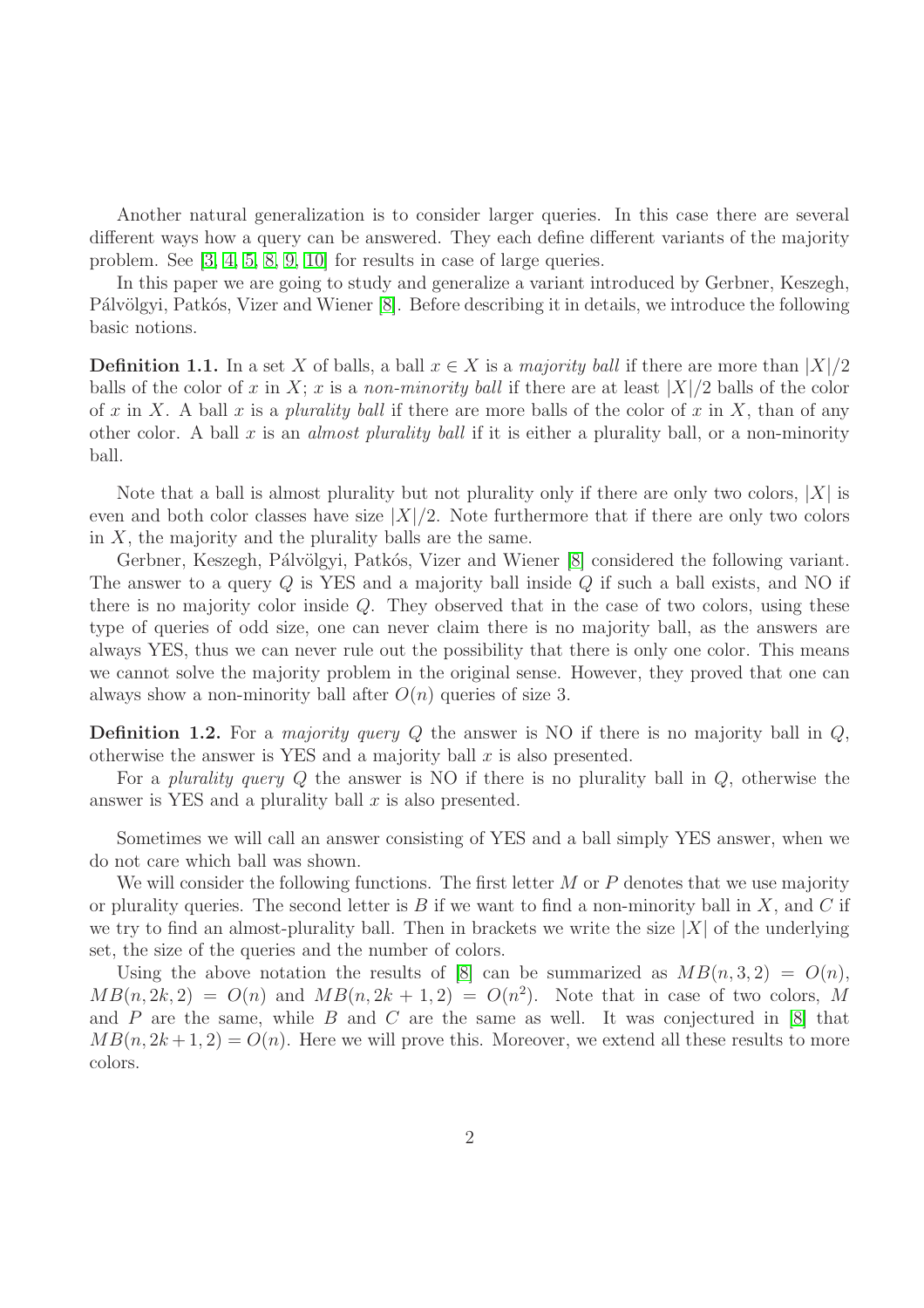**Theorem 1.3.** For any fixed q and c, there exist an integer  $n_0 = n_0(q, c)$  and a constant  $K =$  $K(q, c)$  such that if  $n \geq n_0$  holds, then we have

$$
MB(n, q, c), MC(n, q, c), PB(n, q, c), PC(n, q, c) \le Kn.
$$

Note that for  $n \leq n_0$  there may not be a solution at all. For example if the answer is NO to every majority query, it only means every color class has size at most  $q/2$ , but does not help find an almost plurality ball. We prove parts of this theorem separately. In Section 2 we prove  $MB(n, 2k+1, 2) = O(n)$ , in Section 3 we prove  $MB(n, 2k+1, c) = O(n)$  and  $MB(n, 2k, c) = O(n)$ , while in Section 4 we prove  $PB(n, q, c) = O(n)$ . In all cases the proof implies the same bound for finding an almost plurality ball. We finish the paper with some remarks in Section 5.

### 2 Large odd queries and two colors

First we list the results of Gerbner, Keszegh, Pálvölgyi, Patkós, Vizer and Wiener [\[8\]](#page-8-7) that we use. They introduced the following reformulation. The two colors are denoted by 0 and 1. In this case a median is always a non-minority ball.

<span id="page-2-0"></span>**Theorem 2.1** ([\[8\]](#page-8-7)). (i) By asking all the queries of size  $2k+1$ , we can find a non-minority ball. (ii) By asking all the queries of size 3, we can find a monotone ordering of the balls (note that there is no way to decide if the ordering is monotone increasing or decreasing).

(iii) If the answer to a query  $\{x, y\}$  can be any of the two valid statements out of  $x \leq y$ ,  $y \leq x$  or  $x \neq y$ , then by asking linearly many queries, we can find a median element.

We will also use the following simple algorithm from [\[8\]](#page-8-7). We call it Algorithm WINNER-OUT. We start with a query of size  $q$ , set aside the answer ball and replace it by a new ball. Then repeat this procedure till all the balls are used (or we get a NO answer, if it is possible). After that, there is a set S of  $q-1$  balls never appearing as an answer ball. Observe that every ball not in S belongs to one of the largest color classes in S. In particular, in case  $q = 2k + 1$ and  $c = 2$ , the set S has the following property: either there are k balls in S of both colors, or every ball outside S has the same color, and it is the majority color in S.

<span id="page-2-1"></span>Theorem 2.2.  $MB(n, 2k+1, 2) = O_k(n)$ .

*Proof.* Observe that we can assume n is large enough, as we are interested only in the order of magnitude.

First we apply Algorithm WINNER-OUT to obtain a set  $S_1$ . Then we apply the same to  $X \setminus S_1$  to obtain  $S_2$ , and so on till we obtain  $S_m$  with  $m = 8k^4$ . This is the first phase of the algorithm. Let  $S = \bigcup_{i=1}^m S_i$ , then we have that a non-minority ball in  $X \setminus S$  is a non-minority ball in X. Indeed, either every  $S_i$  is balanced, or all the other balls are of the same color, and that is a non-minority color as  $n$  is large enough.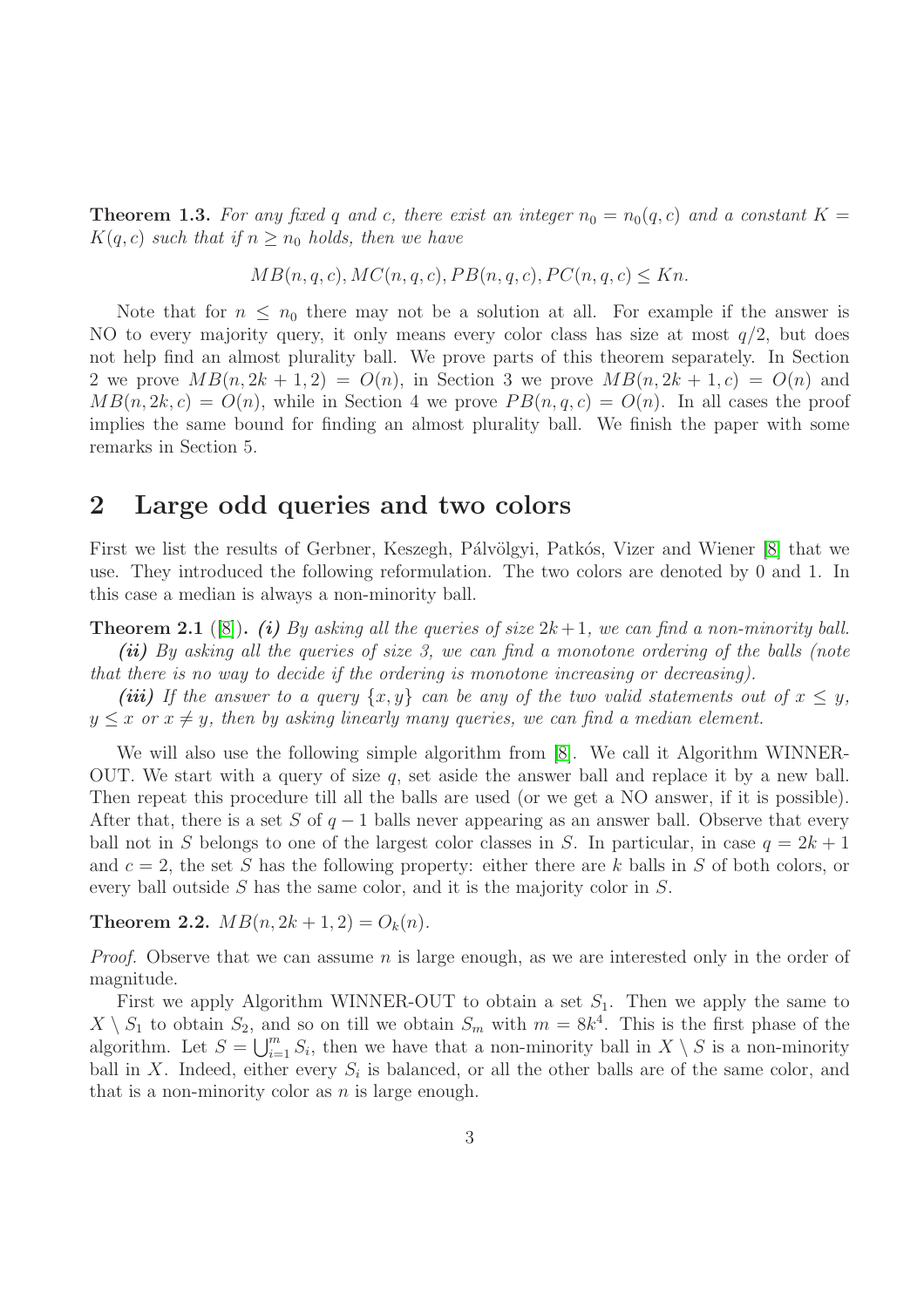From now on we will assume that every  $S_i$  is balanced, then by the above it is enough to show a non-minority ball in  $X \setminus S$  under this assumption. In the second phase of the algorithm we will find k balls of one color and k balls of the other color. We will only use queries that are completely inside S, thus constant many queries.

Let us first take an arbitrary  $x \in S$ , and remove it from S. Then we can find a non-minority ball y in  $S \setminus \{x\}$  using (i) of Theorem [2.1.](#page-2-0) Then y and x have different colors, as S is balanced. We apply this for every vertex, this way each ball has a pair of the other color. Let  $G$  be the graph with edges corresponding to these pairs.

**Case 1.** There is a ball x with degree more than  $2k^2$  in G.

Without loss of generality  $x \in S_1$ . Then we delete  $S_1$ . There is a neighbor  $y_1$  of x in  $S \setminus S_1$ . Similarly to the above process, we can find a pair  $x_1$  for  $y_1$  in  $S \setminus S_1$  by finding a non-minority ball in  $(S \setminus S_1) \setminus \{y_1\}$  (we can do this, as  $S \setminus S_1$  is balanced). Note that this pair may or may not be in G as an edge.

Without loss of generality,  $x_1$  is in  $S_2$ . Then we also delete  $S_2$ , x has a neighbor  $y_2$  among the remaining balls, and we can find a pair  $x_2 \in (S \setminus S_1) \setminus S_2$  for  $y_2$ . We repeat this procedure multiple times. After deleting  $S_{k-1}$ , there is still at least one neighbor  $y_{k-1}$  of x remaining, and it has a pair  $x_{k-1}$  among the remaining vertices. This way we found k distinct balls of the color of x, and we have already found more than  $2k^2$  balls of the other color, thus we are done with the second phase.

**Case 2.** Every ball has degree at most  $2k^2$  in G.

Observe that every component of  $G$  is bipartite. If any component has at least  $k$  vertices on both sides, we are done with the second phase again. Thus every component has at most  $2k<sup>3</sup>$ vertices, hence there are at least  $k-1$  components. We take  $k-1$  edges from  $k-1$  different components. Let A be the set of the  $2k - 2$  balls that are endpoints of these edges, and let S' be the set we obtain by deleting from S every  $S_i$  that contains any ball from A. From the sets  $S_j$  not deleted, we form  $(8k^4 - 2k + 2)/2$  disjoint pairs. For every such pair  $S_{j_1}$  and  $S_{j_2}$ , and ask every query that contains A and three balls from  $S_{j_1} \cup S_{j_2}$ .

**Case 2.1.** For some pair  $S_{j_1}$  and  $S_{j_2}$ , the answer is always one of the three balls from  $S_i \cup S_j$ .

Then we found a majority ball among those three, thus we can find a monotone ordering of the balls in  $S_i \cup S_j$  by (ii) of Theorem [2.1.](#page-2-0) The first k balls of this ordering are of the same color, and the next  $k$  balls are of the other color, finishing the second phase.

**Case 2.2.** For every pair  $S_{j_1}$  and  $S_{j_2}$ , at least one of the answer balls is an element of A.

Then there is a ball x in A that occurs as an answer to at least  $(8k^4 - 2k + 2)/(4k - 4) \geq 2k^3$ queries that all contain A but are disjoint otherwise. Let B be the set of  $6k^3$  balls avoiding A from  $2k^3$  such queries, then there are at least  $4k^3$  balls in B of the color of x. In particular a nonminority ball  $y_1$  of B is of the color of x. Similarly, a non-minority ball  $y_2$  in  $B \setminus \{y_1\}$  also shares a color with x, and so on. This way we can find  $2k^3$  balls of the color of x. Their neighborhood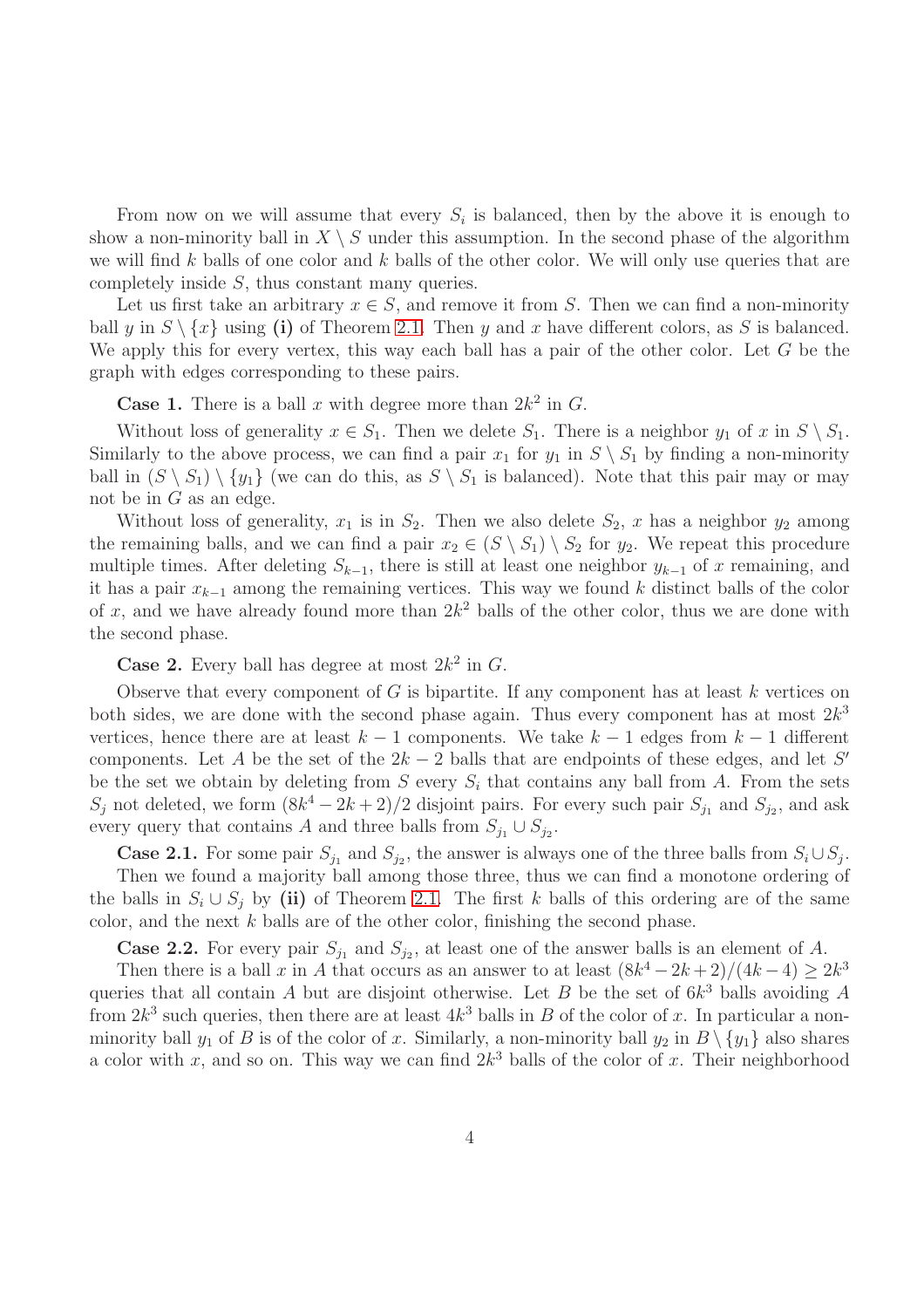in G has size at least  $k$ , otherwise a vertex in their neighborhood would have degree more than  $2k^2$ . This way we found k balls of the other color, finishing the second phase.

In the third phase, we denote the colors by 0 and 1, following  $[8]$ . We are already given k balls of color 0 and k balls of color 1, from S. Let us consider two balls  $x, y \in X \setminus S$ . We ask two queries: x and y together with k balls of color 0 and  $k-1$  balls of color 1, and after that x and y together with  $k-1$  balls of color 0 and k balls of color 1.

• Answer x to the first query means  $x \leq y$ , answer y means  $y \leq x$ , answer 0 means at least one of x and y has color 0, while answer 1 means they both have color 1, which implies  $x \leq y$ .

• Similarly, for the second query the answer tells either  $x \leq y$ , or  $y \leq x$ , or that at least one of x and y has color 1. Combining the two answers, we obtain either  $x \leq y, y \leq x$  or  $x \neq y$ .

 $\Box$ 

Thus (iii) of Theorem [2.1](#page-2-0) finishes the proof.

#### 3 Majority queries with more colors

**Theorem 3.1.** For any fixed k and c, there exist an integer  $n_0 = n_0(k, c)$  and a constant  $K = K(k, c)$  such that if  $n \geq n_0$  holds, then we have

$$
MB(n, 2k+1, c), MC(n, 2k+1, c) \le Kn.
$$

Proof. Our algorithm consists of three phases. In the first phase we use Algorithm WINNER-OUT until we find a NO answer and then the first phase is over. If during Algorithm WINNER-OUT we get only YES answers, let S be the set of balls never appearing as answer. Then either there are k balls of one color and k balls of another color in  $S$ , and all the other balls are of these two colors, or all the other balls have the same color. In both cases we can delete S, and find a non-minority ball among the other balls using  $O(n)$  queries by Theorem [2.2.](#page-2-1) That ball is a non-minority and thus an almost-plurality ball in X as well.

Hence we can assume we found a NO answer to a query  $Q$ . In the second phase our goal is to find k balls of one color, k balls of another color and a ball of a third color. Let  $q = 2k + 1$ . We partition the set  $X \setminus Q$  into subsets  $A_1, \ldots, A_{\lfloor (n-q+1)/cq \rfloor}$  of size  $cq$  or  $cq + 1$ . Then for every i we ask all the q-subsets of  $A_i \cup Q$ . Observe that for a set  $B \subset A_i \cup Q$  of size  $k + 1$ , there is a majority ball in every query that contains  $B$  if and only if  $B$  is monochromatic. Indeed, for every color there are at least  $k+1$  balls avoiding that color in  $Q$ , thus we can extend B to a set of size q without majority. Thus we can identify all the color classes of size at least  $k + 1$  inside  $A_i \cup Q$ .

If there are two color classes of size at least  $k + 1$  in  $A_i \cup Q$  for some i, we can take k balls from each and a ball from another color to obtain the desired configuration. Assume that for every *i* there is only one such color class  $B_i$  in  $A_i \cup Q$ . We are going to compare the color of  $B_i$ and  $B_j$ . In order to do that, we take k balls for  $B_i$  and k balls from  $B_j$  and ask every query that consists of these 2k balls and one ball from Q. The answer is always YES if and only if  $B_i$  and  $B_j$  are of the same color.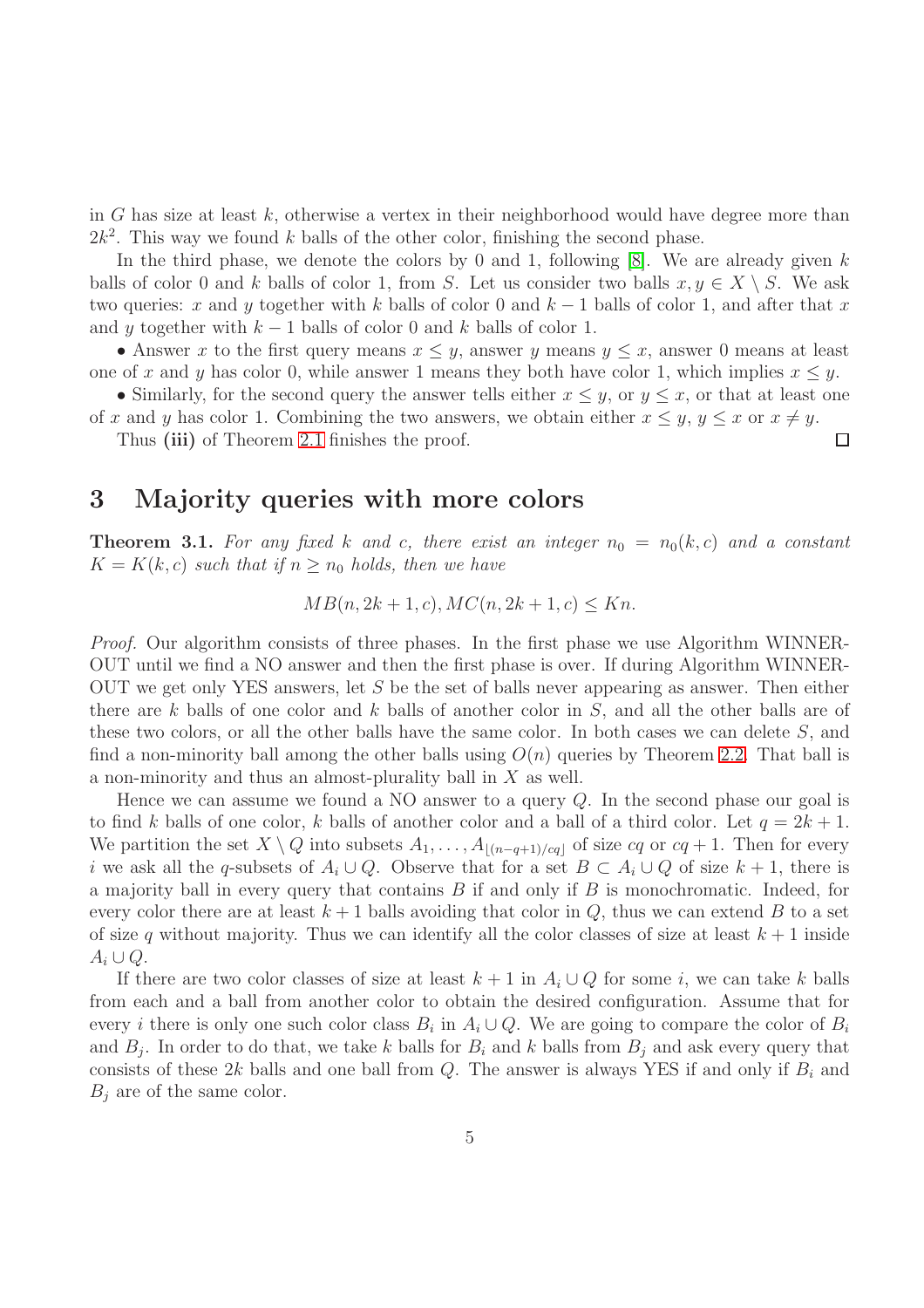If we find  $B_i$  and  $B_j$  are of different colors, the query that was answered NO contains the desired configuration. Otherwise with linearly many queries we obtain that all the  $B_i$ 's are of the same color, and that is a non-minority, thus almost plurality color.

In the third phase we are given, say,  $k$  blue balls,  $k$  red balls and a green ball. Then asking 1 green, k blue and  $k-1$  red balls together with another ball x, the answer shows if x is blue or not. Thus with  $O(n)$  queries we find all the blue balls and similarly all the red balls. Among the remaining balls, we take a set R of size  $(c-2)k+1$ , and ask all the queries consisting of k blue balls and  $k + 1$  balls from R. As R contains  $k + 1$  balls of the same color, we get a YES answer, finding a monochromatic set of a third color. Taking k of those balls,  $k-1$  blue balls and one red ball together with a ball that is neither blue, nor red, we can completely identify this third color class. Then similarly we can identify all the color classes, as long as there are at least  $(c-2)k+1$  balls. If there are less than that many balls altogether in the remaining color classes, those cannot be non-minority/almost plurality if n is sufficiently large, thus it is enough to check those classes we have already completely identified. This finishes the proof.  $\Box$ 

**Theorem 3.2.** For any fixed k and c, there exist an integer  $n_0 = n_0(k, c)$  and a constant  $K = K(k, c)$  such that if  $n \geq n_0$  holds, then we have

$$
MB(n, 2k, c), MC(n, 2k, c) \le Kn.
$$

*Proof.* First we obtain a YES answer to a query  $Q_0$ , by asking all the  $(2k)$ -subsets of a set of size  $ck + 1$ . Then we run Algorithm WINNER-OUT starting with  $Q_0$ ; assume that the queries following  $Q_0$  are  $Q_1, Q_2, \ldots$  and so on.

Let us consider first the case that Algorithm WINNER-OUT terminates after only YES answers. We claim that in this case all the answer balls are majority balls. Indeed, the answer balls to  $Q_i$  and  $Q_{i+1}$  have to be of the same color, as  $Q_i$  contains at least  $k+1$  balls of a color, then  $Q_{i+1}$  contains at least k balls of that color, thus it cannot be a minority color. Thus the  $n - q + 1$  answer balls are of the same color and they form majority.

Assume now that during Algorithm WINNER-OUT we obtain a NO answer, first to a query  $Q_j$ . Let the color of the answer ball x to the previous query  $Q_{j-1}$  be blue. Then  $Q_{j-1}$  contains exactly k + 1 blue balls. Let us ask all the queries of the form  $Q_{j-1} \setminus \{x\} \cup \{y\}$  for  $y \notin Q_{j-1}$ . The answer is NO if and only if  $y$  is not blue. This way we can identify all the blue balls not in  $Q_{j-1}$ . Let z be the ball in  $Q_j \setminus Q_{j-1}$ . Then we know z is not blue. Let us ask the queries of the form  $Q_{j-1} \setminus \{x\} \cup \{z\}$  for every  $x \in Q_{j-1}$ . The answer is YES if and only if x is not blue. This way we can completely identify the blue color class.

If there are more than  $n/2$  blue balls, we are done. Otherwise there is a  $(ck + 1)$ -set S of non-blue balls as n is large enough. We ask all the  $(k + 1)$ -subsets of S together with  $k - 1$  blue balls. The answer is YES if and only if the  $k+1$  balls have the same color. This way we identify one color class of size at least  $k + 1$ , say red, in S. Then we ask all the queries consisting of  $k - 1$ blue balls, k red balls and a ball of unknown color, to find all the red balls. Then repeat it with a third color, and so on. We can do that as long as there are more than  $ck$  balls. Hence the number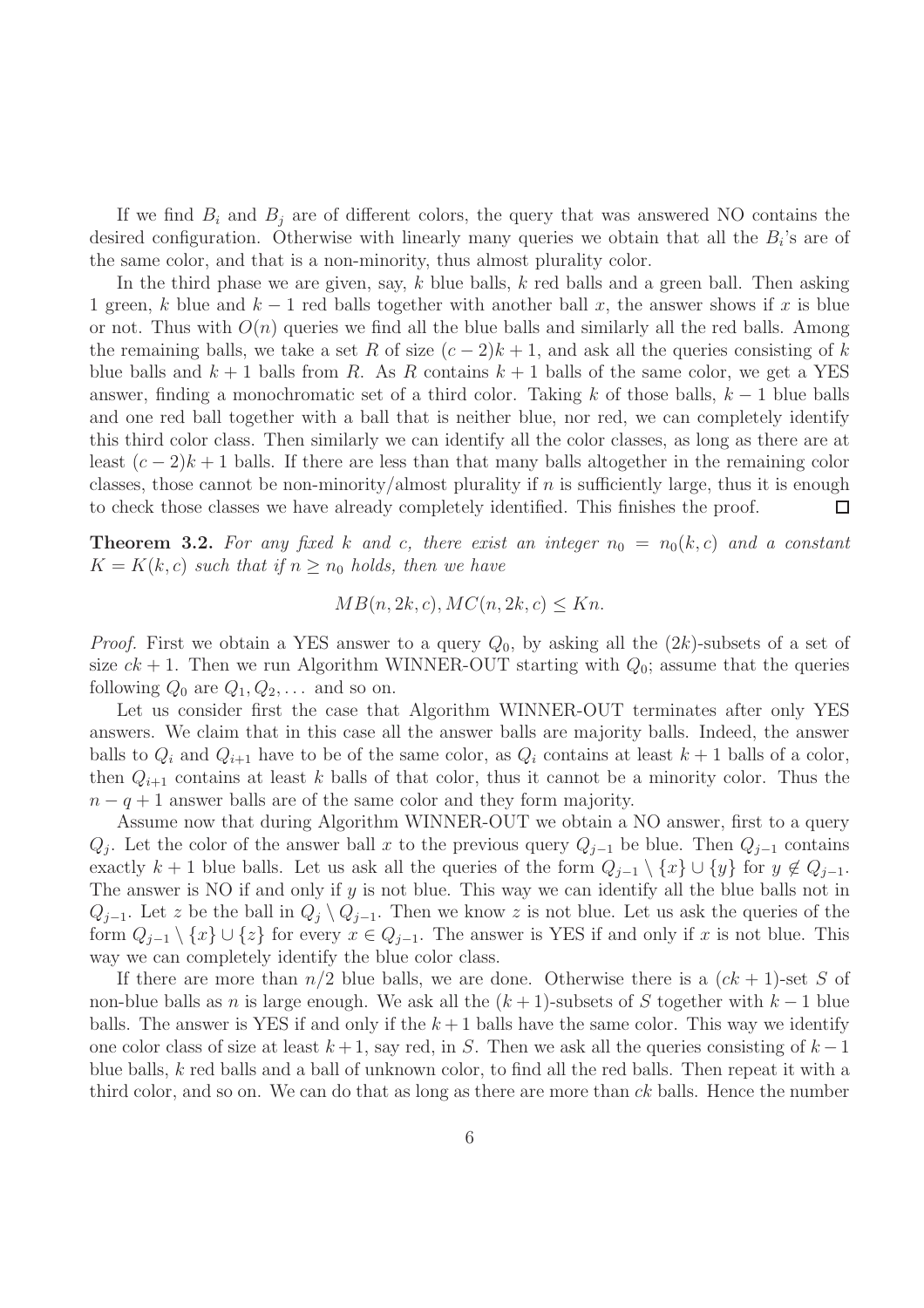of unidentified balls is at most  $ck$ . Therefore, if n is at least  $c^2k$ , we completely identified the two largest color classes, and that is enough to decide if there is a non-minority/almost plurality ball and show one such ball.  $\Box$ 

### 4 Plurality queries

<span id="page-6-0"></span>**Theorem 4.1.** For any fixed q and c, there exist an integer  $n_0 = n_0(q, c)$  and a constant  $K =$  $K(q, c)$  such that if  $n > n_0$  holds, then we have

$$
PB(n, q, c), PC(n, q, c) \le Kn.
$$

*Proof.* We proceed by induction on c. Observe that if  $c = 2$ , then majority and plurality queries are the same. Also, a ball is non-minority if and only if it is almost plurality. Therefore Theorem [2.2](#page-2-1) yields the base case of the Theorem [4.1.](#page-6-0)

The algorithm consists of multiple phases. In the first phase our goal is to find a query Q that is answered NO and a ball  $x \notin Q$  that belongs to one of the largest classes in Q. In order to do that, first we find a YES answer to a query  $Q_0$ . It is doable by asking all the q-subsets of a set of size qc. Then we run algorithm WINNER-OUT starting with  $Q_0$ . If we get a NO answer to a query Q at any point, the previously removed ball belongs to one of the largest color classes in Q.

Assume all the answers are YES. Let  $Q_1$  be the last query of algorithm WINNER-OUT, and let y be the answer ball to  $Q_1$  and  $S = Q_1 \setminus \{y\}$ . Let us call the color of y blue. Observe that every ball not in S belongs to one of the largest color classes in S.

Then we ask all the queries of the form  $Q_1 \cup \{u\} \setminus \{v\}$ , where  $v \in Q_1$ ,  $u \notin Q_1$ . If u is blue, then the answer is YES for every  $v$ . If  $u$  belongs to another of the largest color classes in  $S$ , and there are at least three colors altogether, then the answer is not always YES. Hence if the answer is always YES, there are two possibilities. In both cases there are at most two colors outside  $S$ , and those colors have the same number of balls inside S, thus we can use Theorem [2.2](#page-2-1) to find a non-minority, thus almost plurality ball in the entire set  $X$  of balls.

Thus we can assume we obtain a NO answer to  $Q = Q_1 \cup \{u\} \setminus \{v\}$ . Moreover, we can identify every blue ball outside  $Q_1$  as a ball  $x \in X \setminus Q_1$  is blue if and only if the answer to  $Q_1 \cup \{x\} \setminus \{v\}$ is yes for every  $v \in Q_1$ . If there is no such ball, we can delete  $Q_1$ . As all the colors appearing in balls outside  $Q_1$  belong to the largest color classes in  $S$ , they have the same number of balls inside  $Q_1$ . As there is no blue ball in  $X \setminus Q_1$ , the number of colors used on balls in  $X \setminus Q_1$  is at most  $c - 1$ . So, by the induction hypothesis, we can find a non-minority and an almost plurality ball in  $X \setminus Q_1$  with  $O(n)$  queries. It is a non-minority/almost plurality ball in X, because blue cannot be a non-minority color, nor an almost plurality color since  $n$  is large enough. Thus we can assume there is a blue ball x outside  $Q_1$ .

In the second phase of the algorithm, our goal is to completely identify the color class of the ball x that we found in the first phase. Let us call it blue. First we ask all the queries of the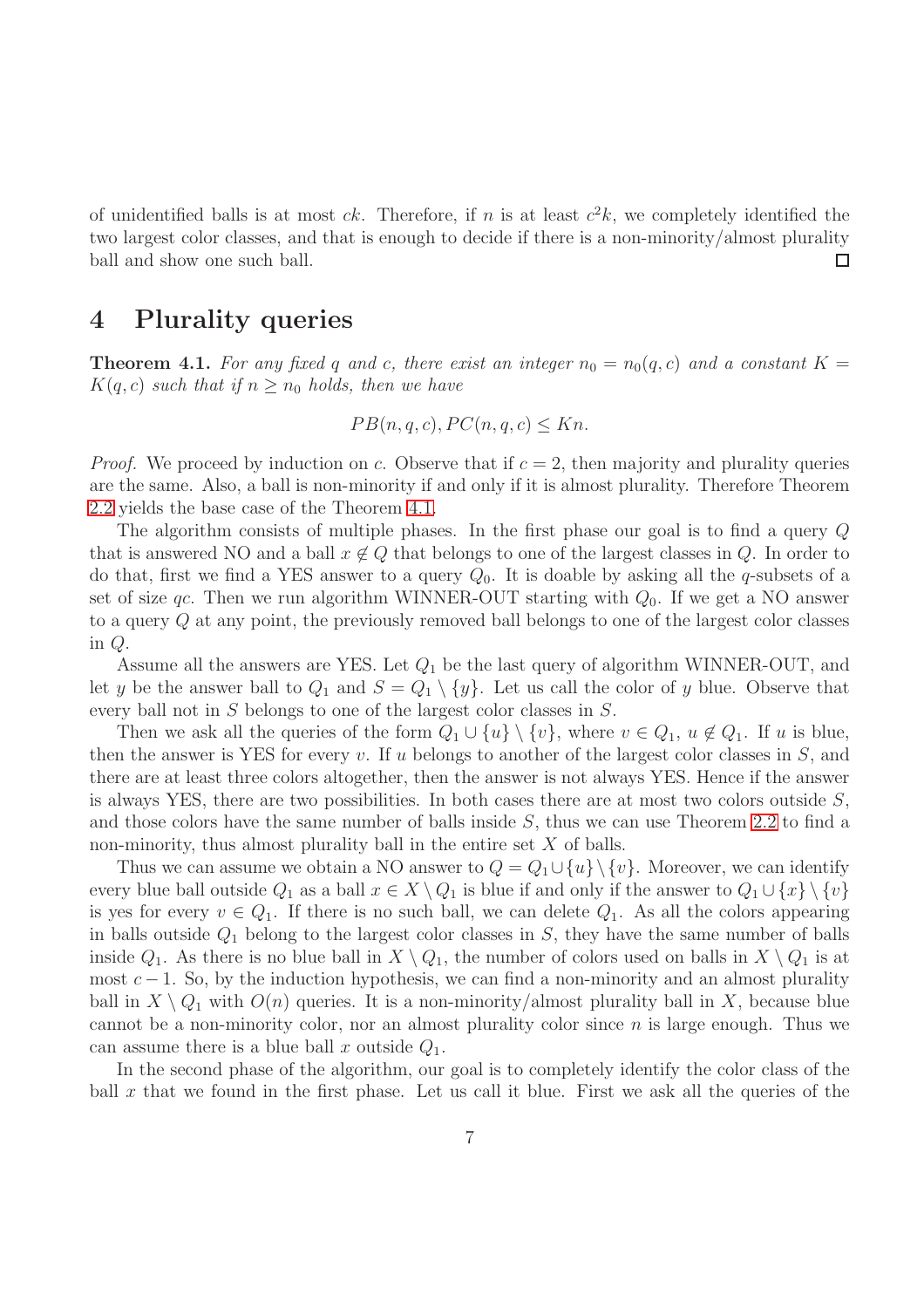form  $Q \cup \{x\} \setminus \{z\}$  with  $z \in Q$ . If z is blue, the answer is obviously NO, while otherwise YES, thus we find all the blue balls inside Q. Now we ask the queries of the form  $Q \cup \{y\} \setminus \{z\}$ , where  $y \notin Q$  and  $z \in Q$ . If y is blue, the answer is NO if and only if z is blue. If y is not blue, then the answer may still be NO in the case  $z$  is blue (if there are at least 3 largest color classes in  $Q$ ), but it is also NO in case z is from another one of the largest color classes in  $Q$ . Thus we can find all the blue balls.

In case if there are less than  $\lceil q/2 \rceil$  blue balls altogether, we delete all the blue balls and repeat this argument to identify another color class. We can do this if we have qc other balls. We repeat this until we identify a color with at least  $\lceil q/2 \rceil$  balls (it is doable if  $n > qc + (c-1)\lceil q/2 \rceil$ ). Without loss of generality we can assume that there are at least  $\lceil q/2 \rceil$  blue balls.

We continue with the third phase, where our goal is to find  $\lceil q/2 \rceil$  balls of another color class. We take a set Z of cq non-blue balls and we ask all of its subsets T of size  $\lceil q/2 \rceil$  together with a set B of  $q/2$  blue balls. If q is even, then the answer tells us if the  $q/2$  balls are monochromatic or not. This way we can completely identify the color classes of size at least  $q/2$  inside Z. If  $q = 2l + 1$  is odd, then the answer to  $T \cup B$  is NO if and only if T contains exactly l balls of the same (non-blue) color. So if the answers are YES to all the queries  $T \cup B$ , then Z is monochromatic, so again we are able to identify all large color classes of Z.

Suppose that the answer to  $T \cup B$  is NO and T contains l green balls. Then if a ball  $z \in Z \setminus T$ is green, then for  $t \in T$ , t is non-green if and only if the query  $\{z\} \cup (T \setminus \{t\}) \cup B$  answers YES (the answer ball must be in  $\{z\} \cup (T \setminus \{t\})$ ); if z is non-green, then for  $t \in T$ , t is green if and only if the query  $\{z\} \cup (T \setminus \{t\}) \cup B$  answers YES (the answer ball must be in B). Then we can identify all green balls in Z. Considering all queries  $T \cup B$  that answer NO, we can identify a color class of Z that has size at least  $|q/2|$  (in fact, we can identify all such color classes in Z).

In the fourth phase our goal is to identify all the balls of the color class, say red, that we found in the third phase. We ask  $\lceil q/2 \rceil - 1$  red balls together with  $\lceil q/2 \rceil$  blue balls and a ball of unknown color. This tells if the unknown ball is red or not, completely identifying all the red balls.

After that we can similarly identify all the color classes, as long as there are at least cq balls. If there are less than cq balls altogether in the remaining color classes, those cannot be non-minority/almost plurality as n is large enough, thus it is enough to check those classes we have already completely identified. This finishes the proof.  $\Box$ 

### 5 Concluding remarks

Note that we did not try to optimize the constant factor in the algorithms presented in this paper. However, it is unlikely that our methods could lead to strong bounds.

There are results for majority and plurality problems where the algorithm has to be nonadaptive, i.e. all the queries have to be asked at the same time, before learning any answers. In case of two colors, a quadratic upper bound for queries of even size and a cubic lower bound for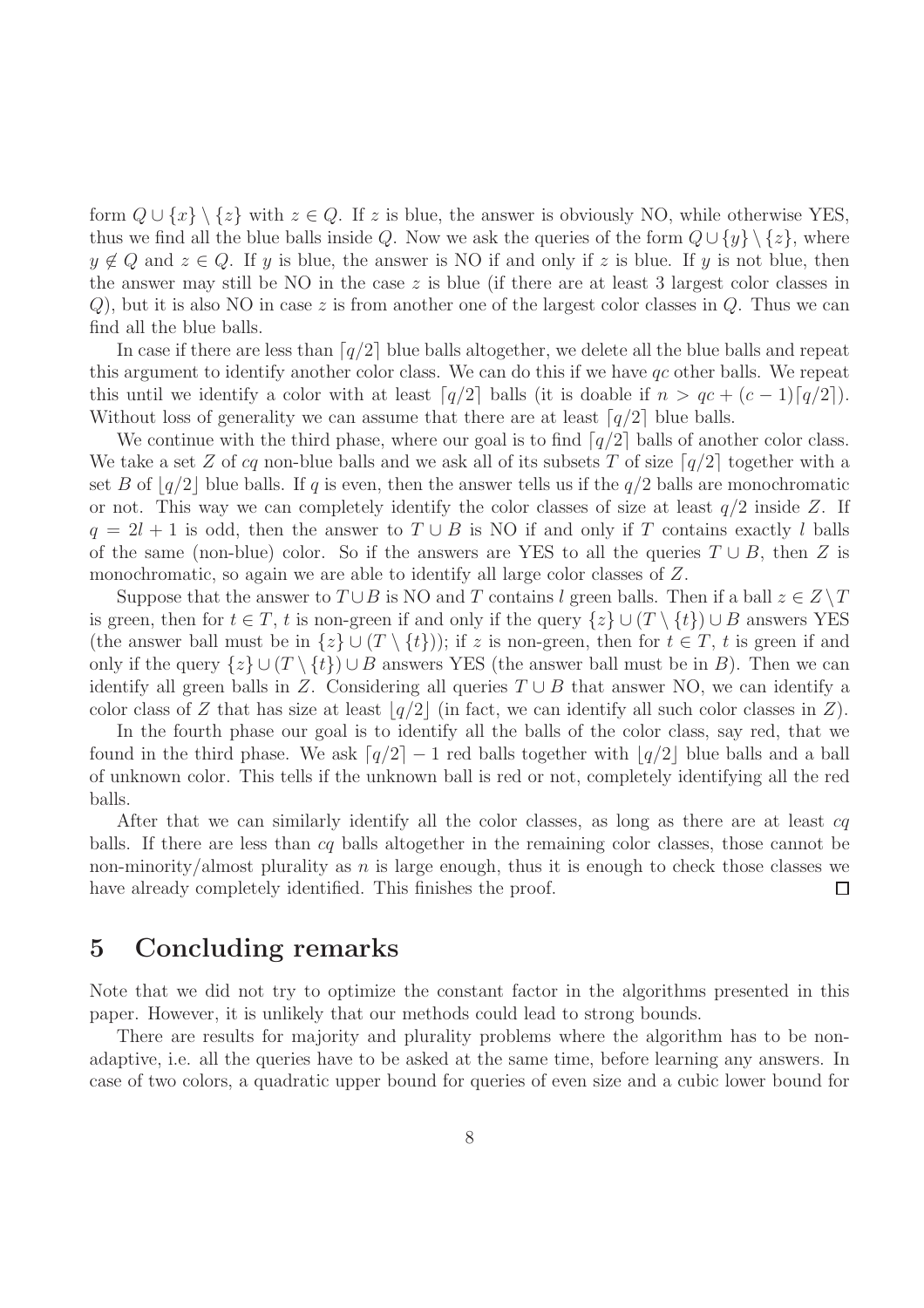queries of odd size was given in [\[8\]](#page-8-7).

Another variant studied in [\[8\]](#page-8-7) is the following. A ball is an  $\alpha$ -ball in X if there are at least  $\alpha(|X|-1)$  other balls of the same color in X. Thus a 1/2-ball is a majority ball. This shows that if the answer to a query Q is an  $\alpha$ -ball in Q (or No if it does not exist), then we may not be able to find an  $\alpha$ -ball in the set of all balls. A natural question, studied in [\[8\]](#page-8-7), is the following. For what  $\beta$  can we find a  $\beta$ -ball using only  $\alpha$ -queries? It would be also interesting to extend these investigations to more colors.

Acknowledgement: The research of Huilan Chang was supported by the grant MOST 106-2115-M-390 -004 -MY2. Research of Dániel Gerbner and Balázs Patkós was supported by the National Research, Development and Innovation Office - NKFIH under the grants K 116769 and KH 130371, by the János Bolyai Research Fellowship of the Hungarian Academy of Sciences and the Taiwanese-Hungarian Mobility Program of the Hungarian Academy of Sciences.

# <span id="page-8-1"></span>References

- <span id="page-8-2"></span>[1] M. Aigner. Variants of the majority problem. Discrete Applied Mathematics, 137(1):3-25, 2004.
- [2] M. Aigner, G. De Marco, M. Montangero, The plurality problem with three colors and more, Theoretical Computer Science 337 (2005) 319–330.
- <span id="page-8-5"></span><span id="page-8-4"></span>[3] A. M. Borzyszkowski. Computing majority via multiple queries. Theoretical Computer Science, 539, 106-111, 2014.
- <span id="page-8-6"></span>[4] G. De Marco, E. Kranakis, G. Wiener. Computing Majority with Triple Queries. Theoretical Computer Science, 461 17-26, 2012.
- <span id="page-8-0"></span>[5] D. Eppstein, D. S. Hirschberg. From Discrepancy to Majority. Algorithmica, 80(4) 1278– 1297, 2018.
- <span id="page-8-3"></span>[6] M.J. Fisher, S.L. Salzberg. Finding a Majority Among n Votes. J. Algorithms, 3, 375-379, 1982.
- [7] D. Gerbner, G. O. Katona, D. Pálvölgyi, B. Patkós. Majority and plurality problems. Discrete Applied Mathematics, 161(6):813-818, 2013.
- <span id="page-8-7"></span>[8] D. Gerbner, B. Keszegh, D. Pálvölgyi, B. Patkós, M. Vizer, G. Wiener: Finding a nonminority ball with majority answers, Discrete Applied Mathematics 219(11) (2017) 18–31.
- <span id="page-8-8"></span>[9] D. Gerbner, D. Lenger, M. Vizer: A plurality problem with three colors and query size three, arXiv preprint [arXiv:1708.05864.](http://arxiv.org/abs/1708.05864)